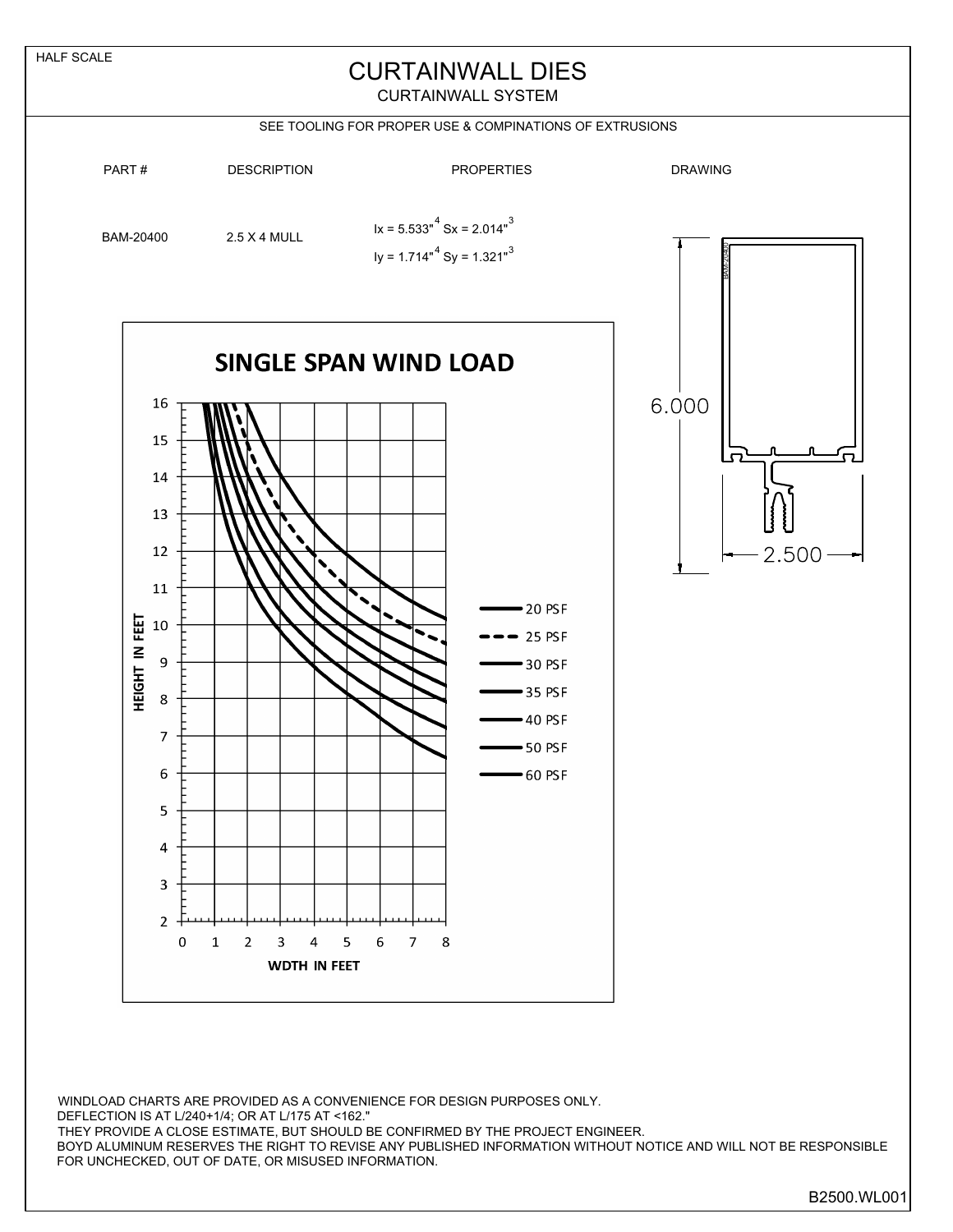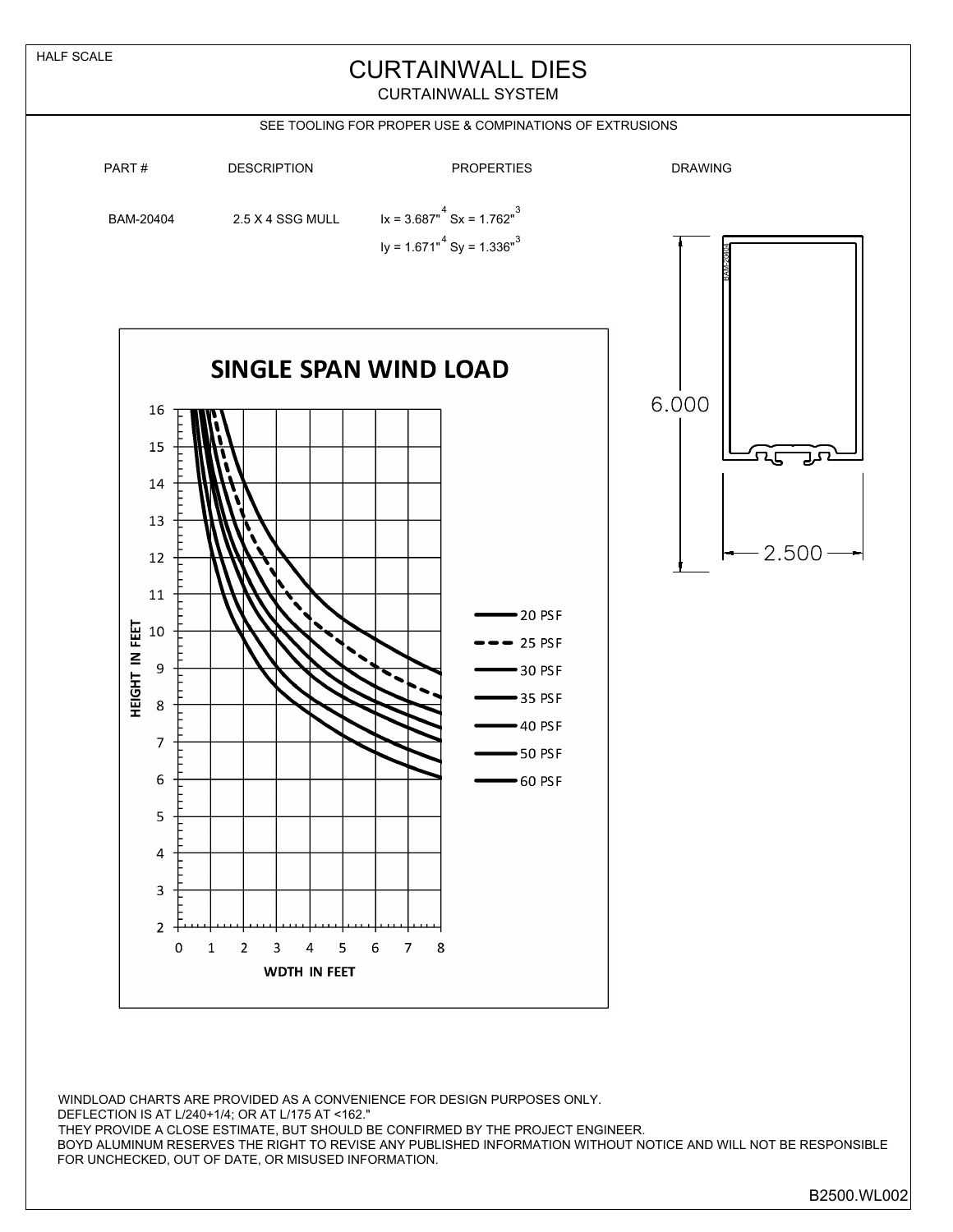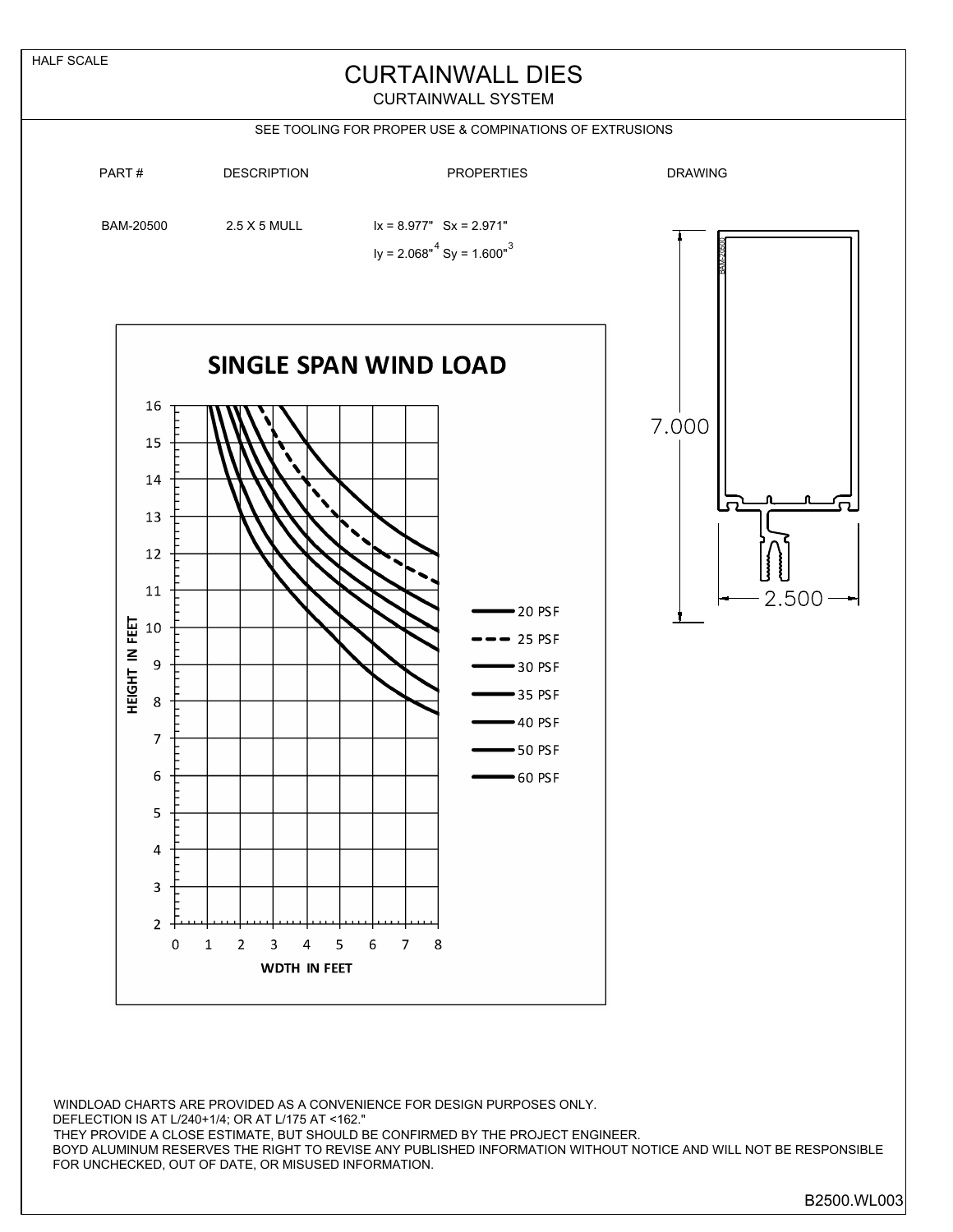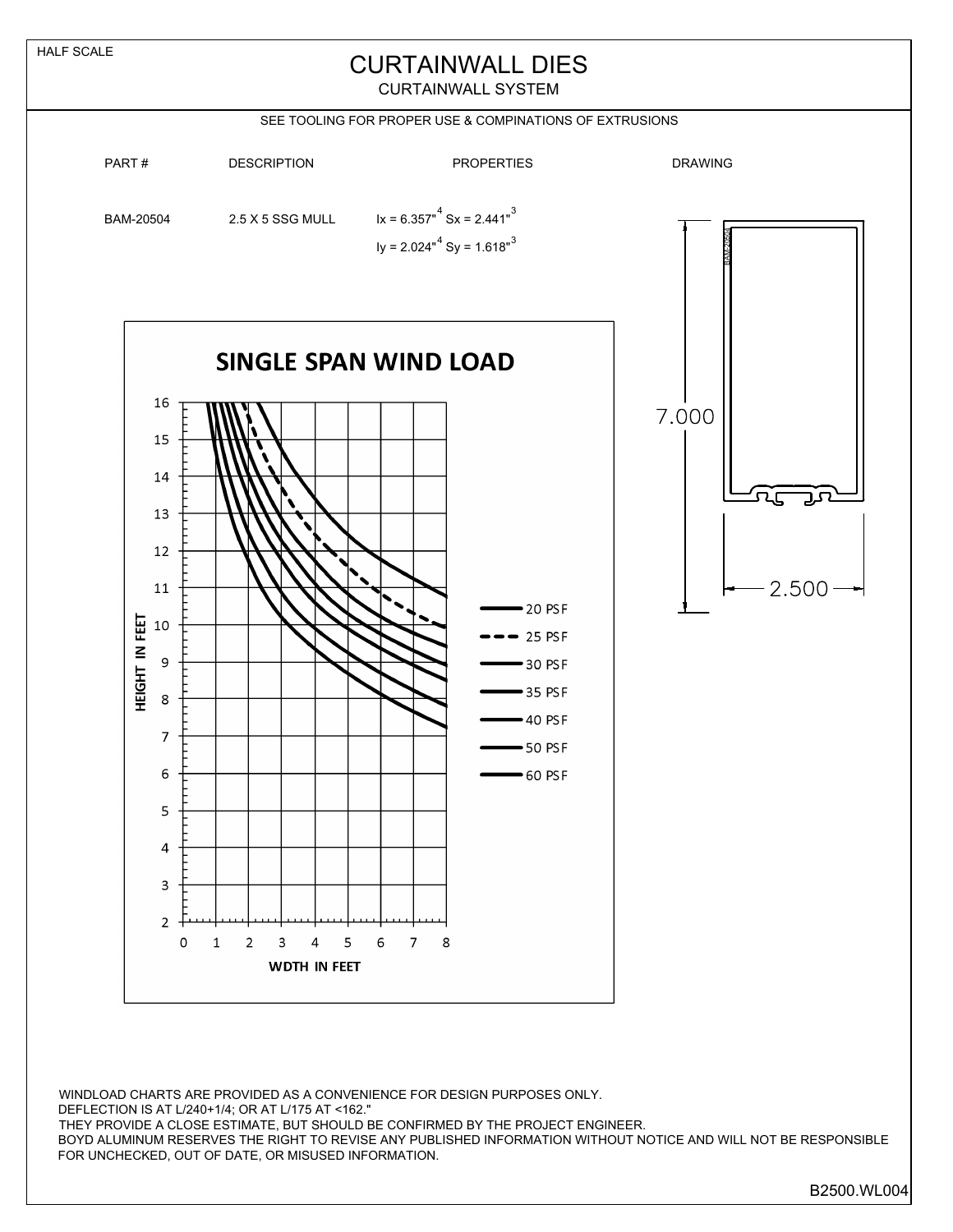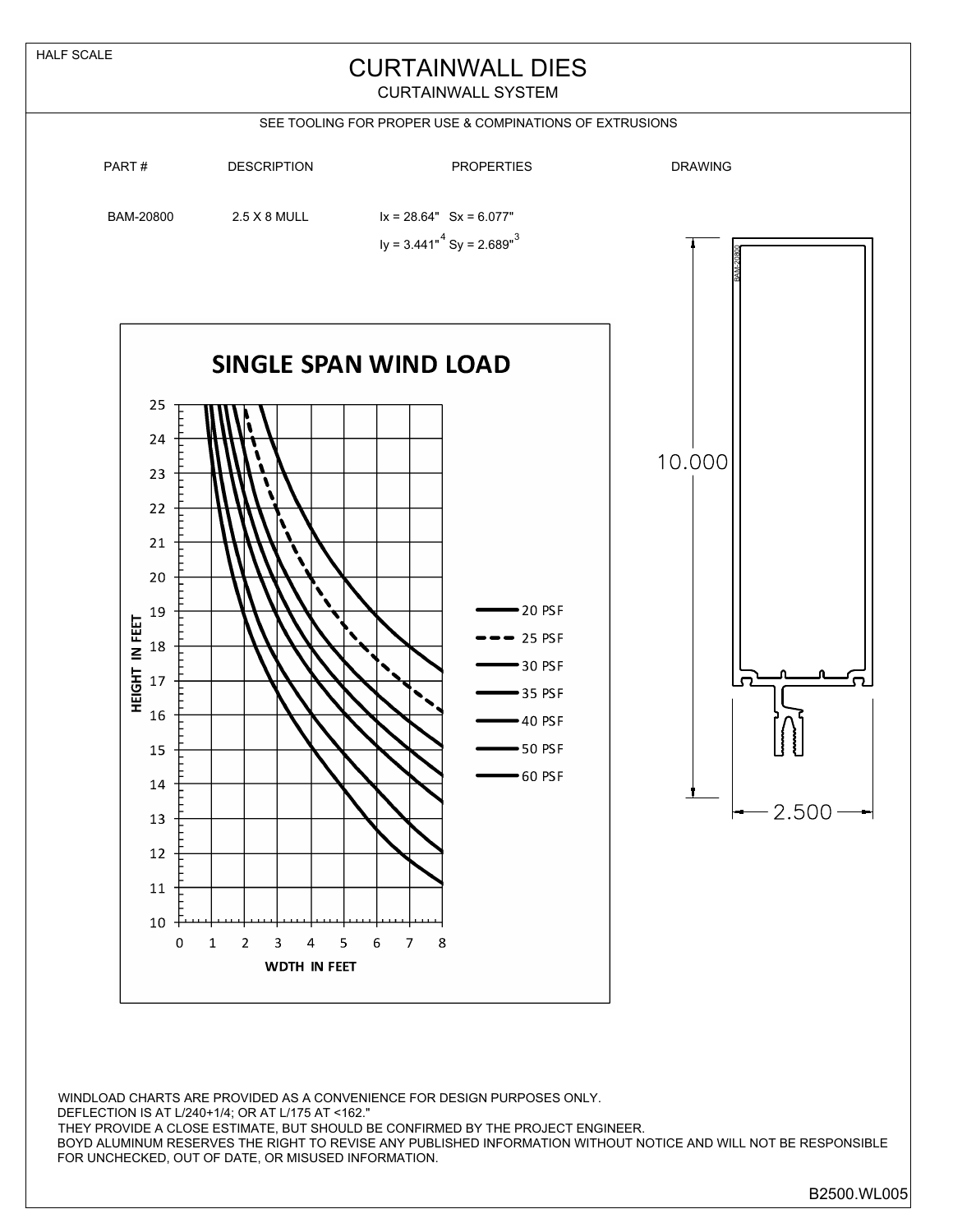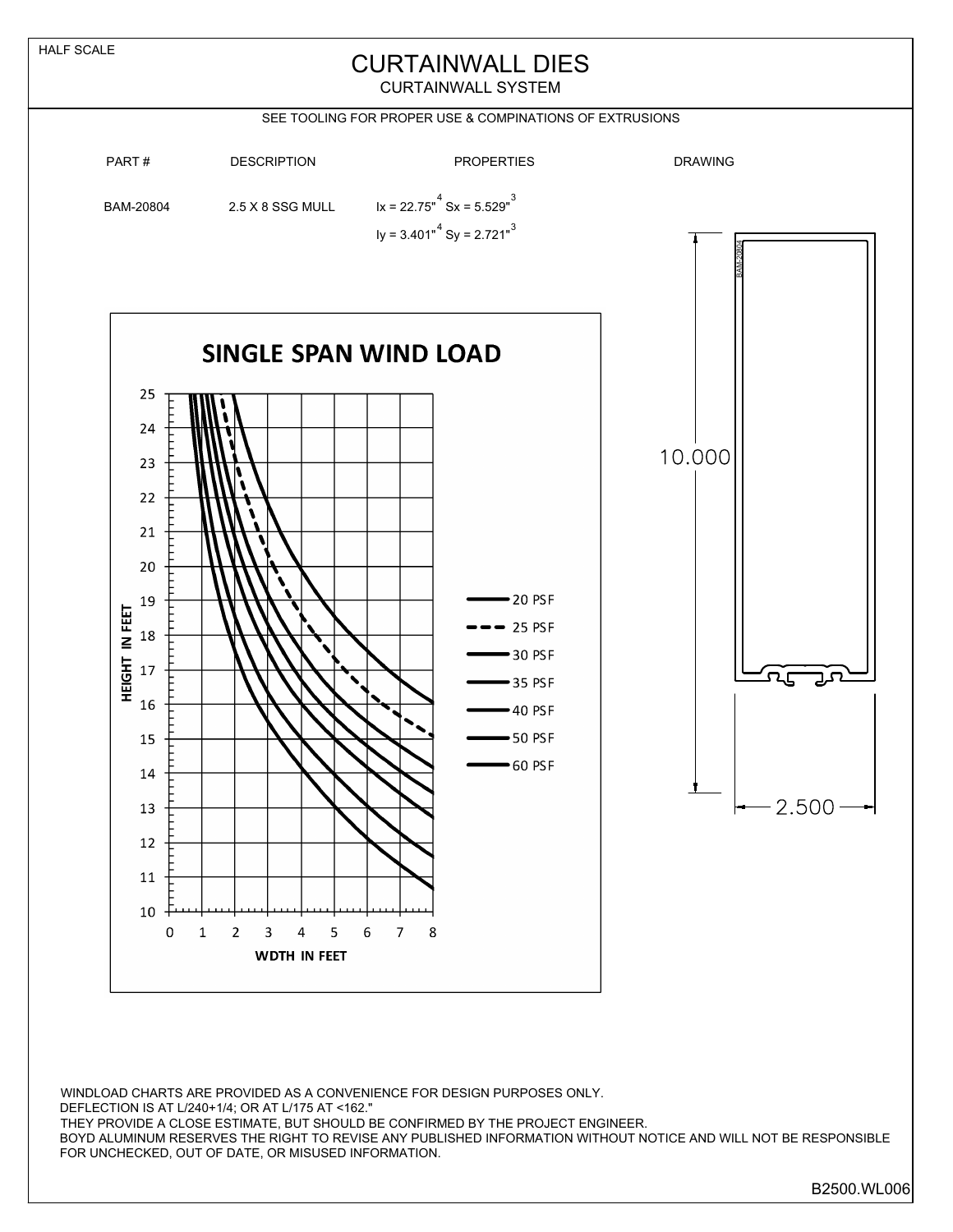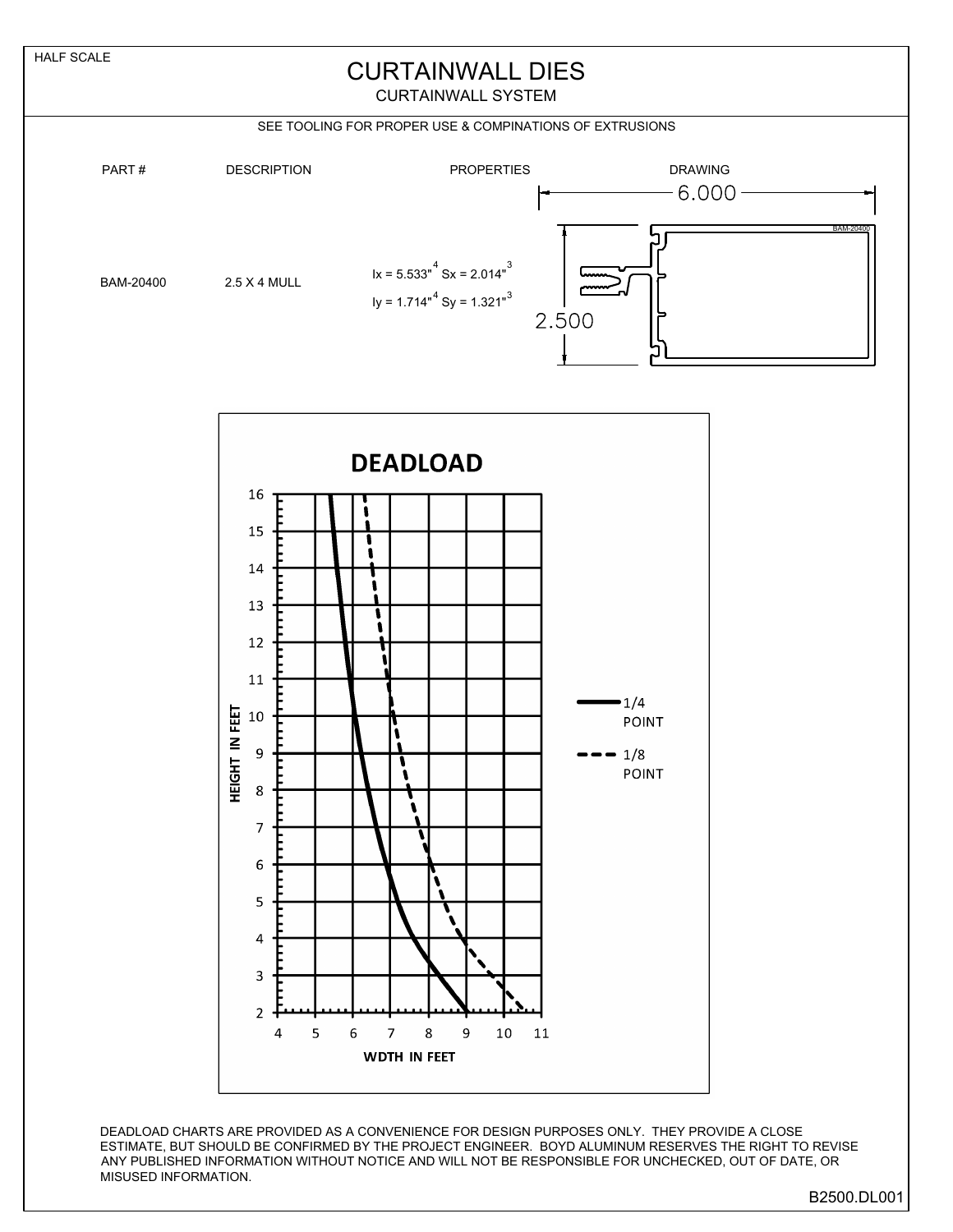

B2500.DL002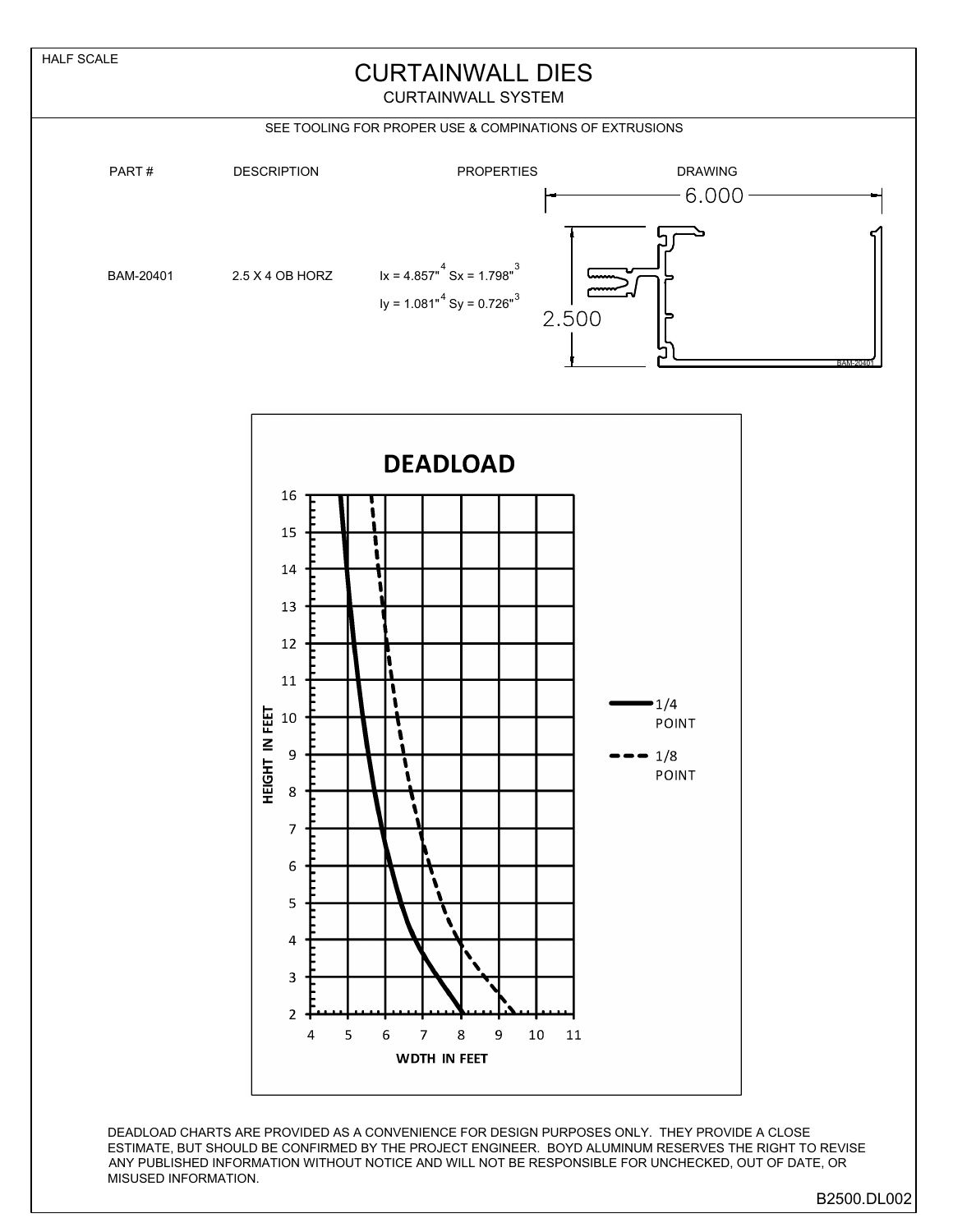

## CURTAINWALL DIES

CURTAINWALL SYSTEM

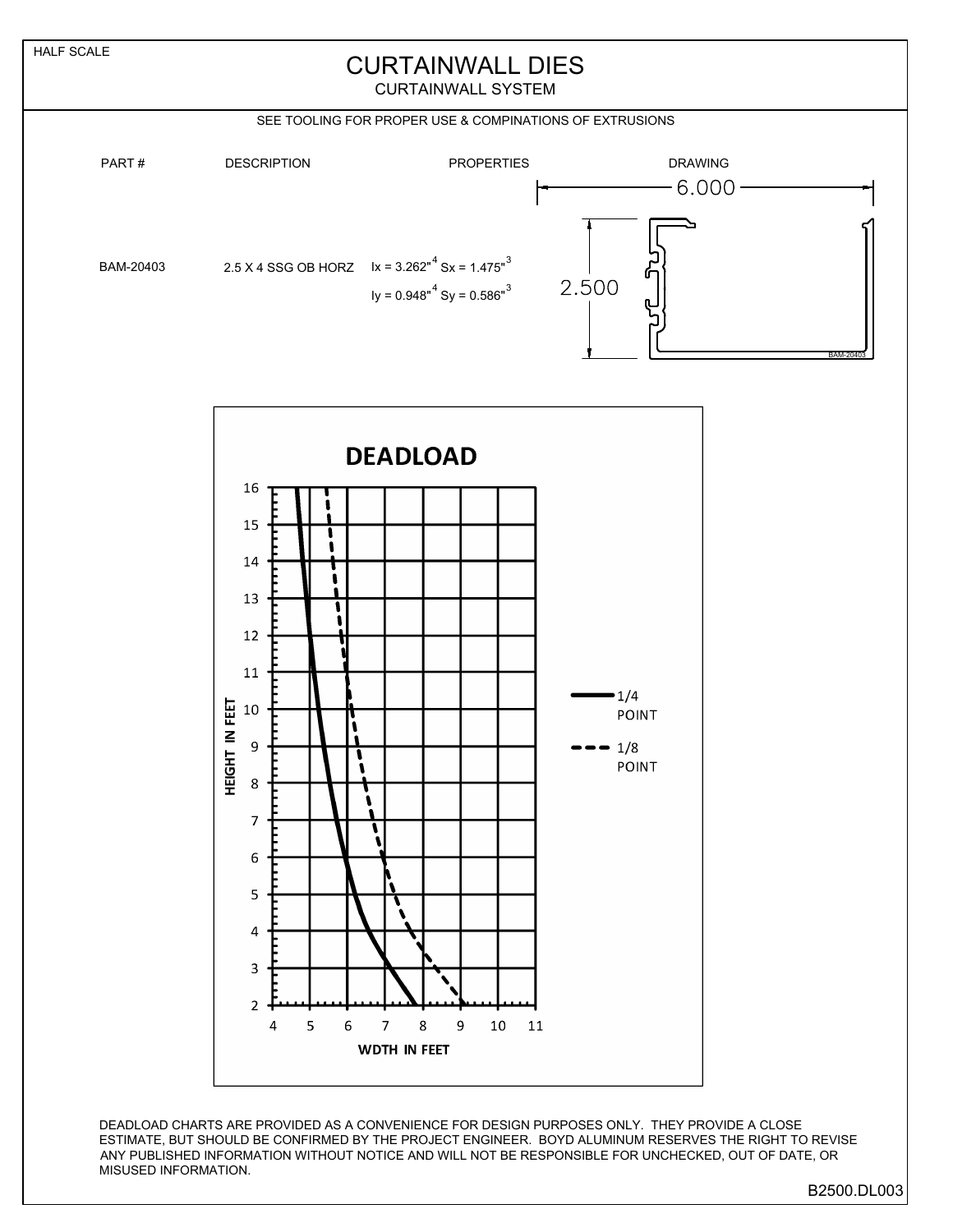## CURTAINWALL DIES

CURTAINWALL SYSTEM

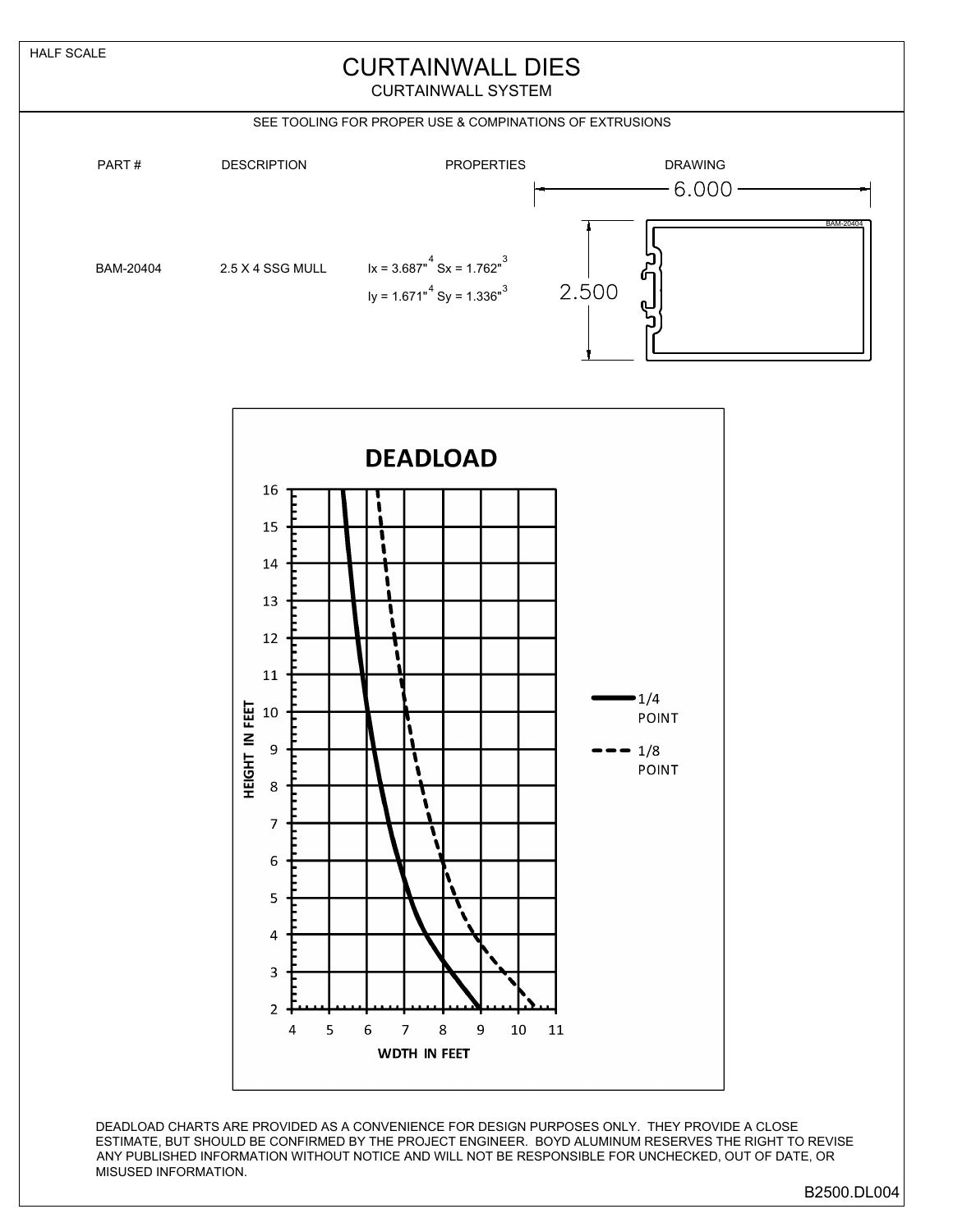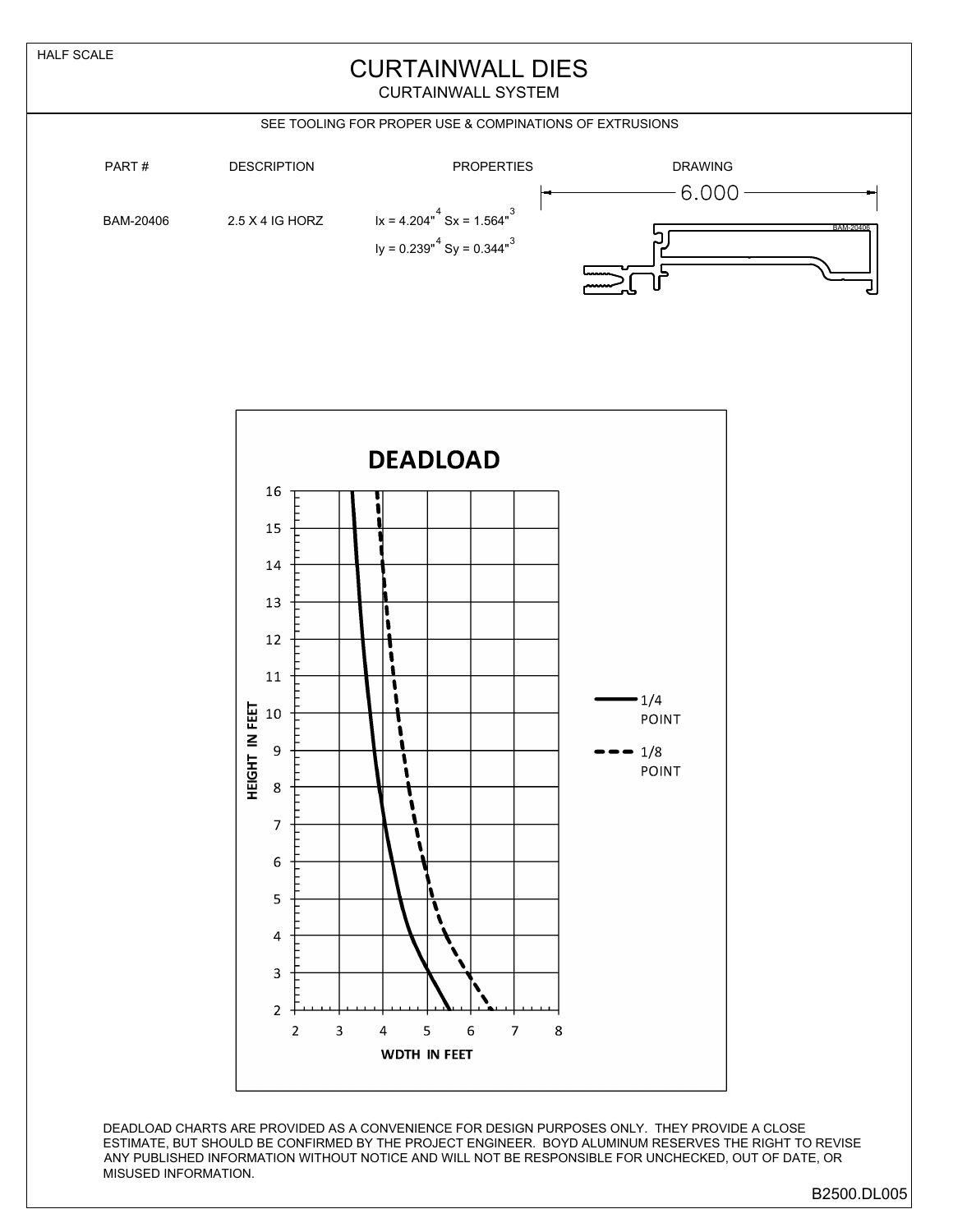

## CURTAINWALL DIES

CURTAINWALL SYSTEM

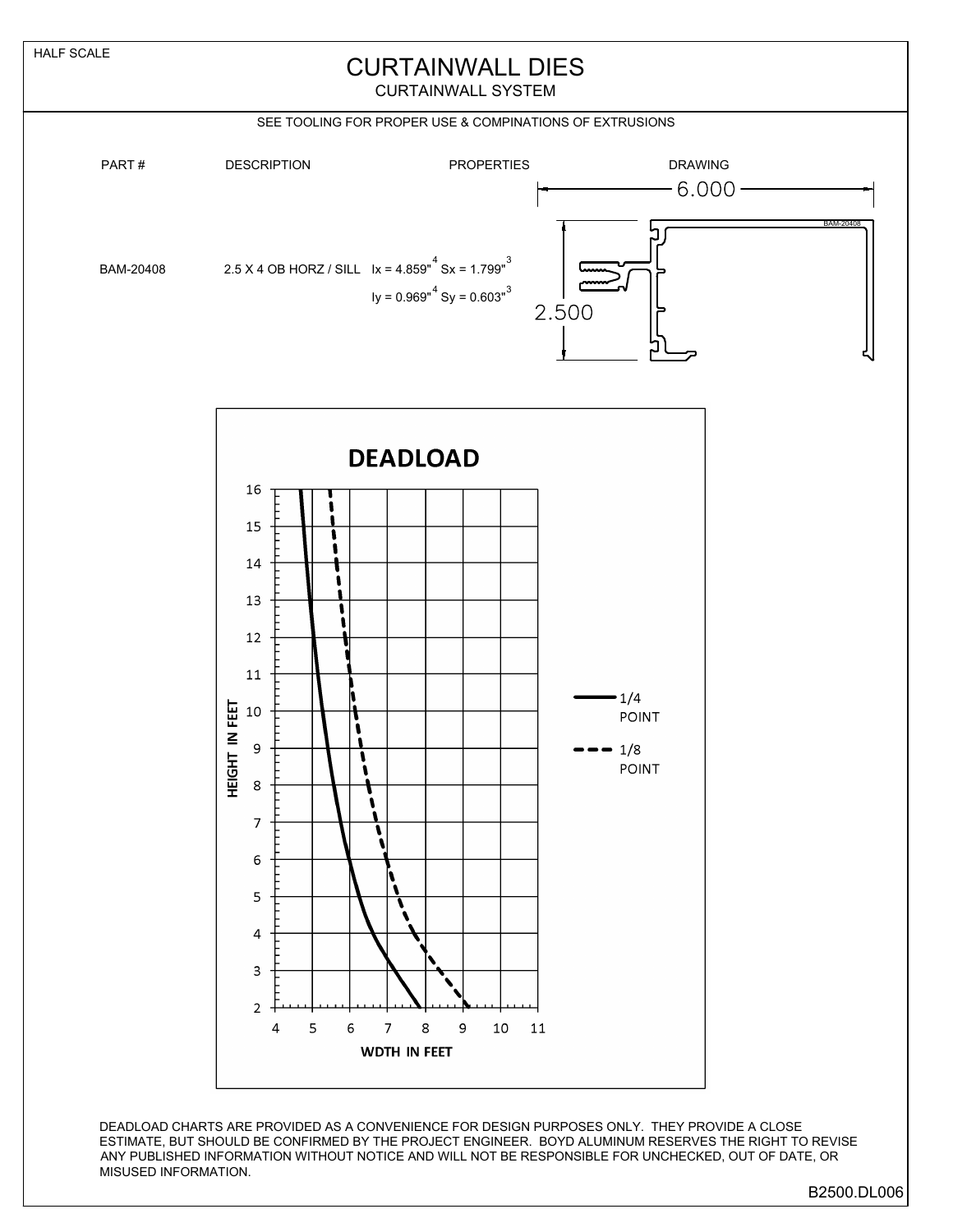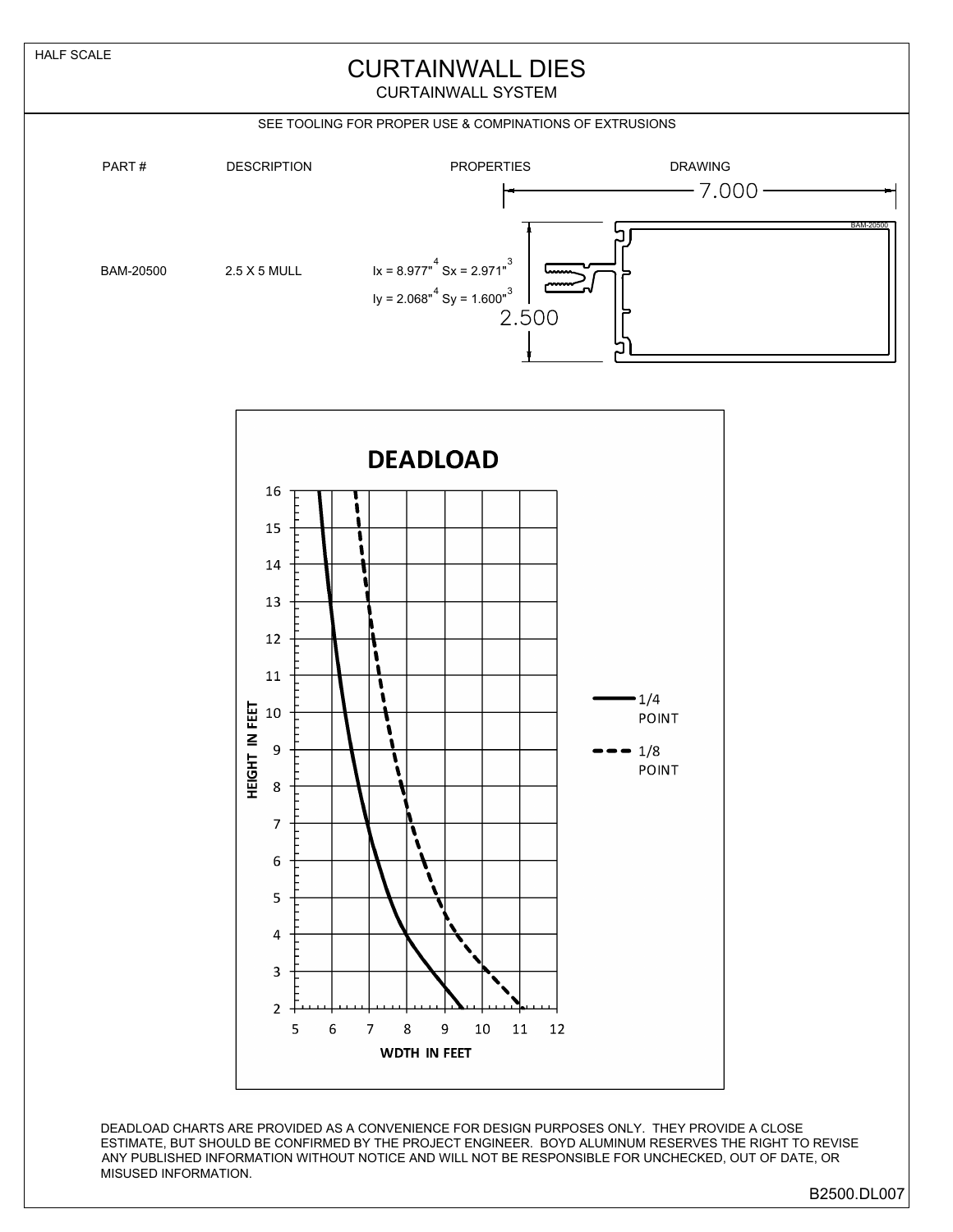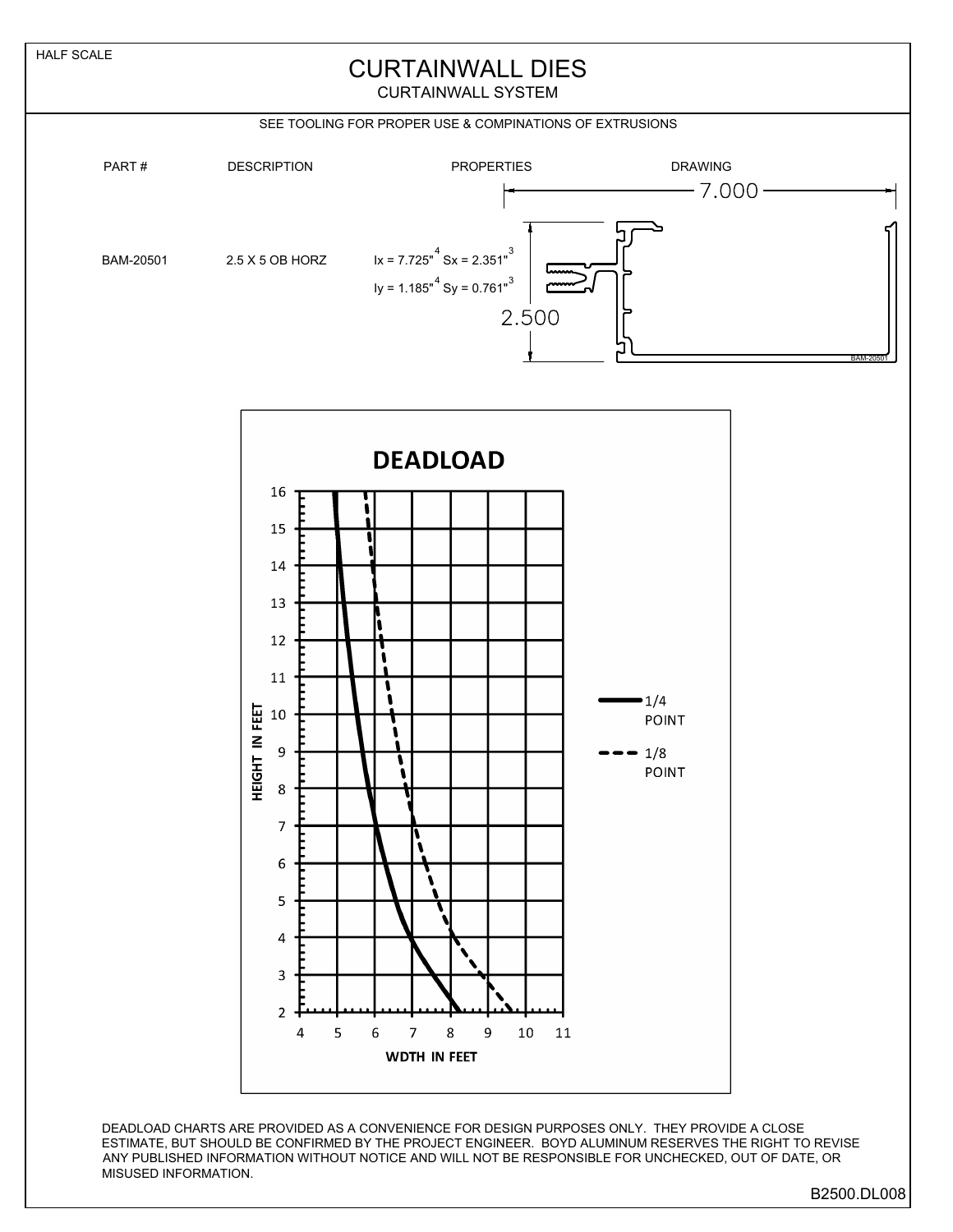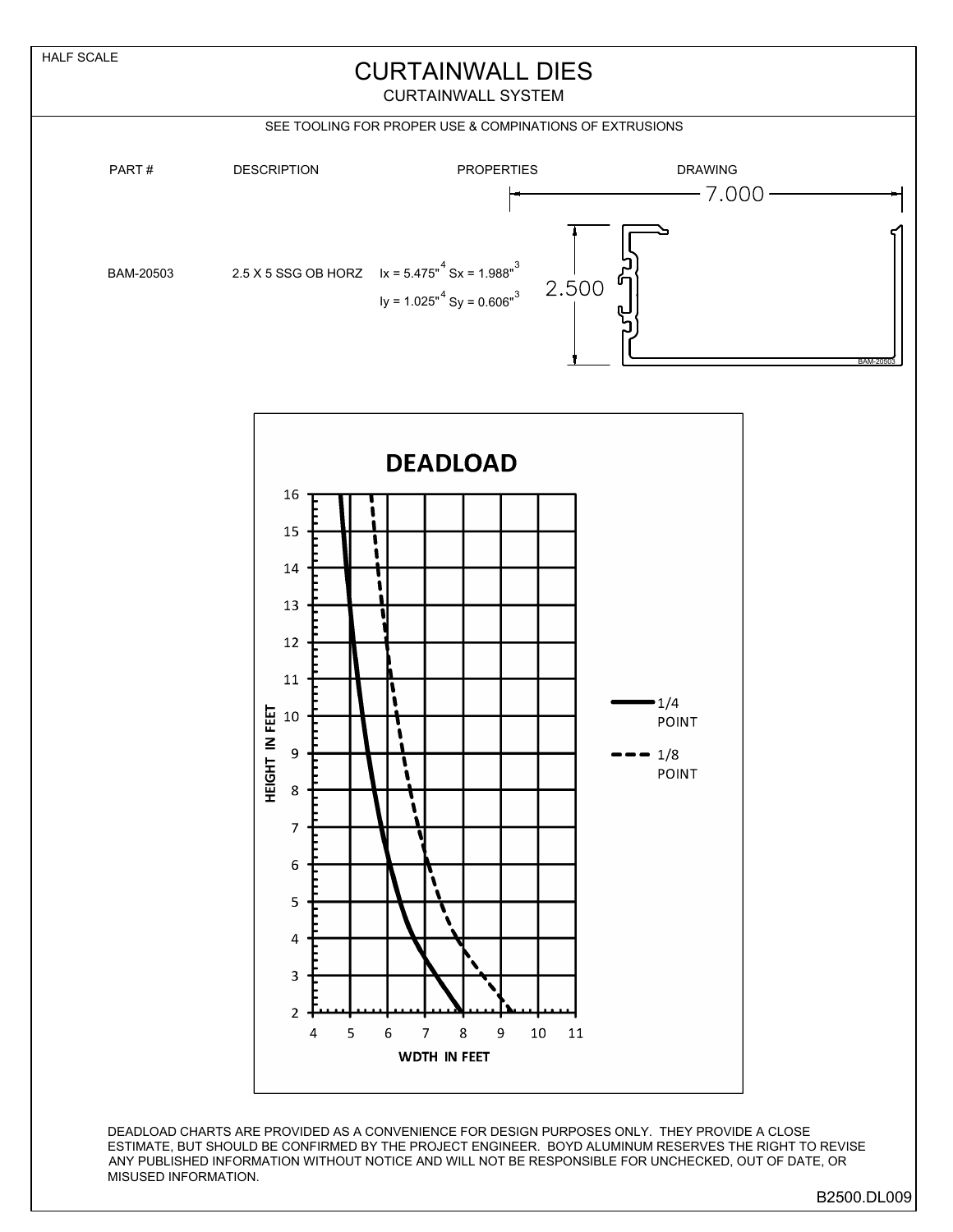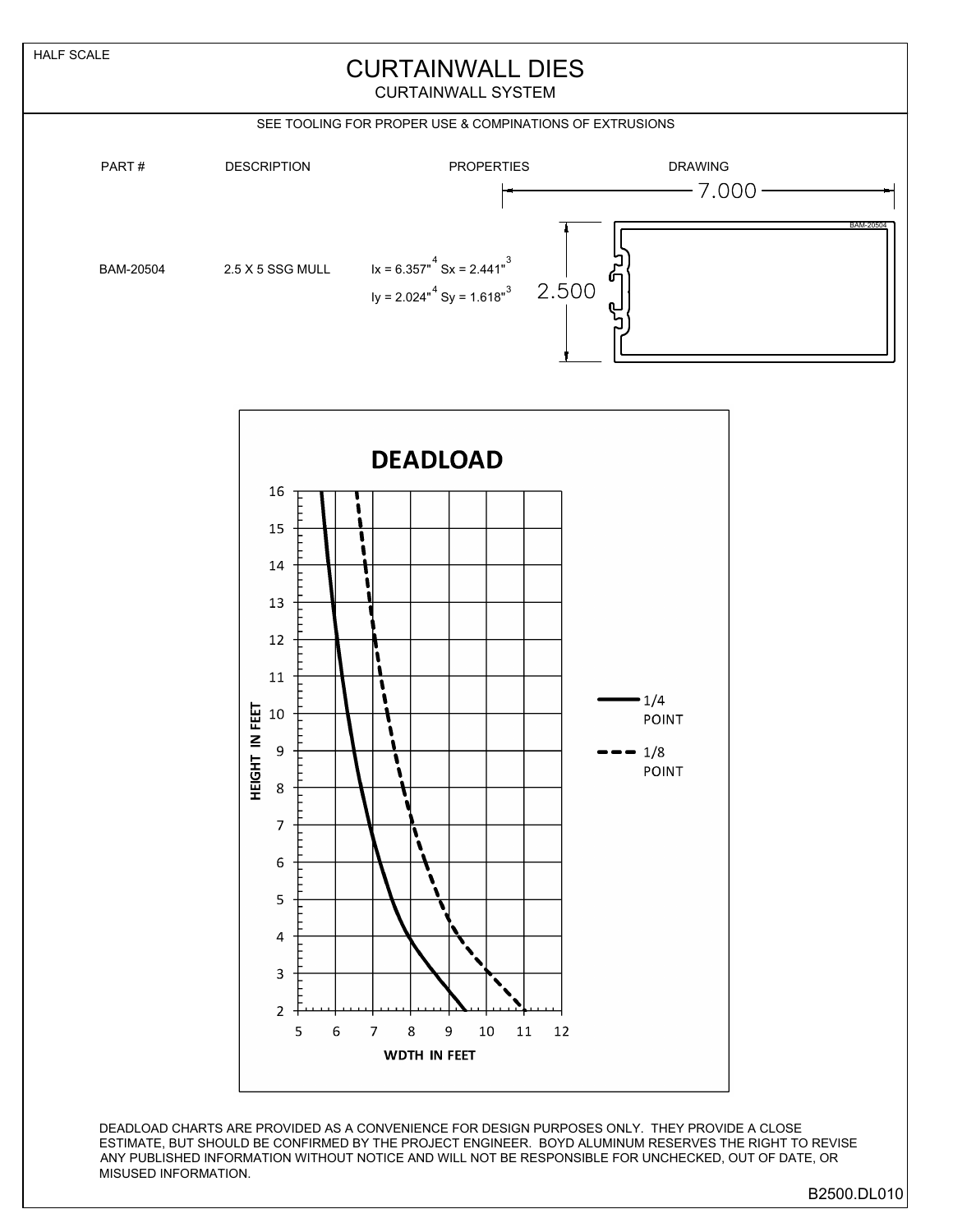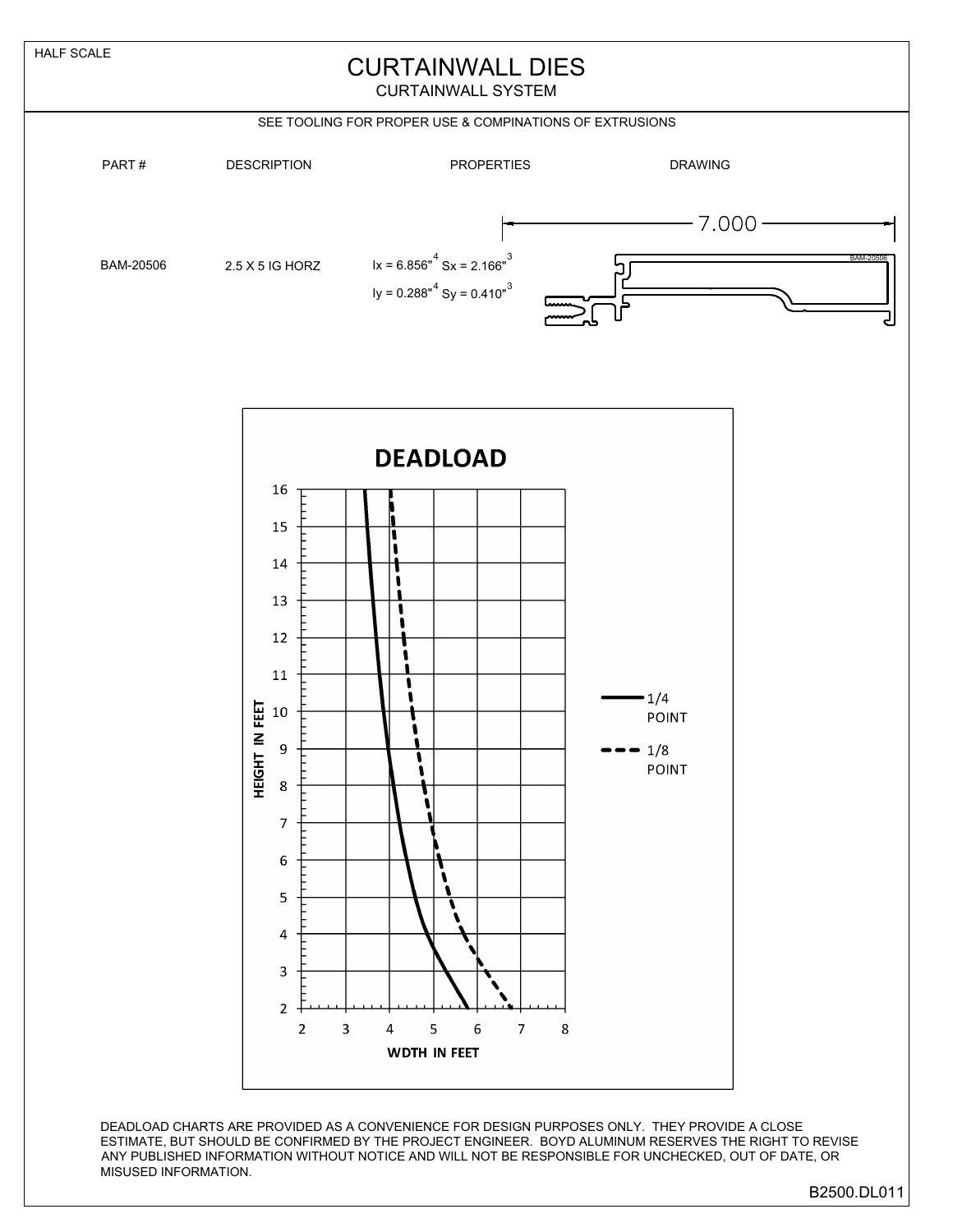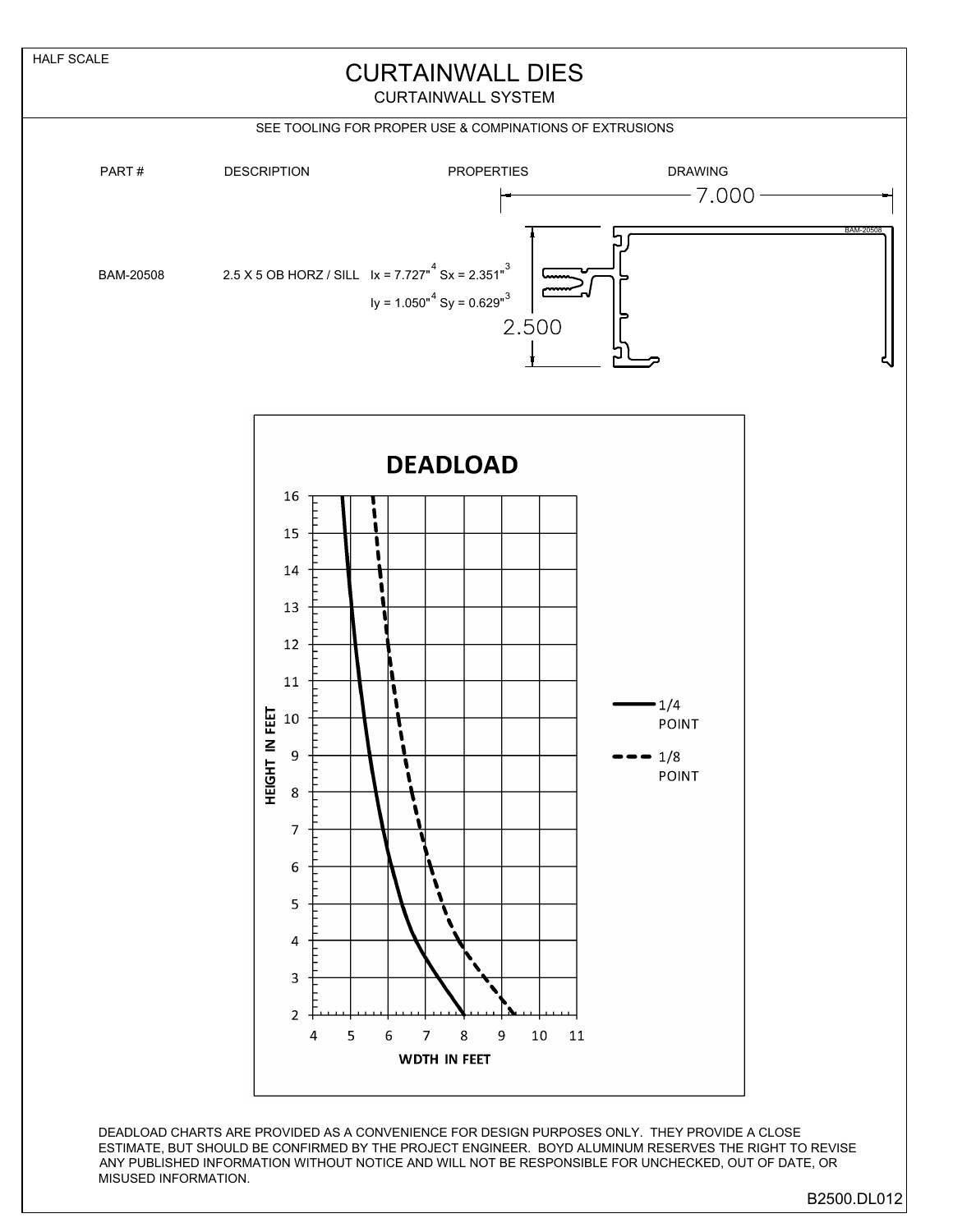

B2500.DL013